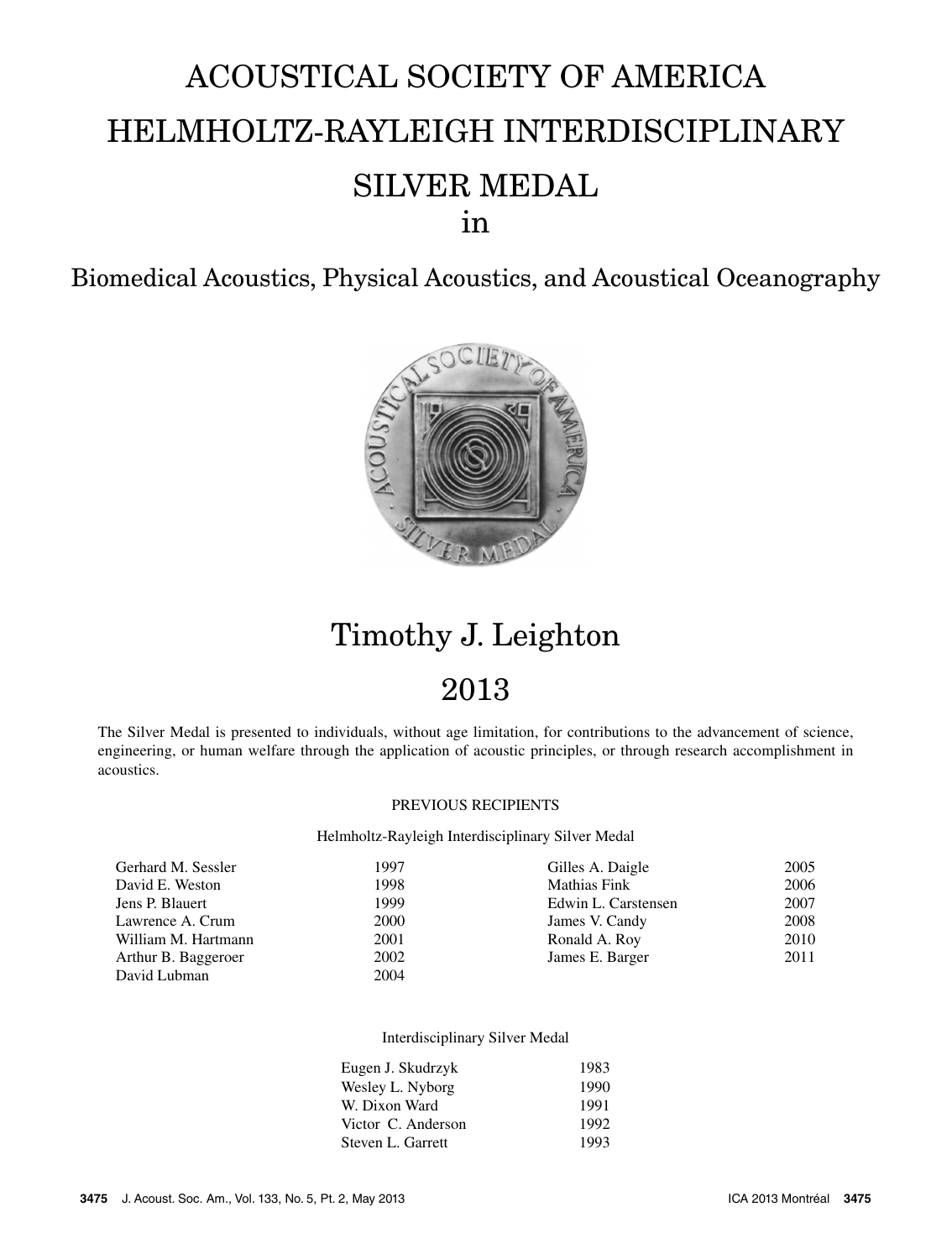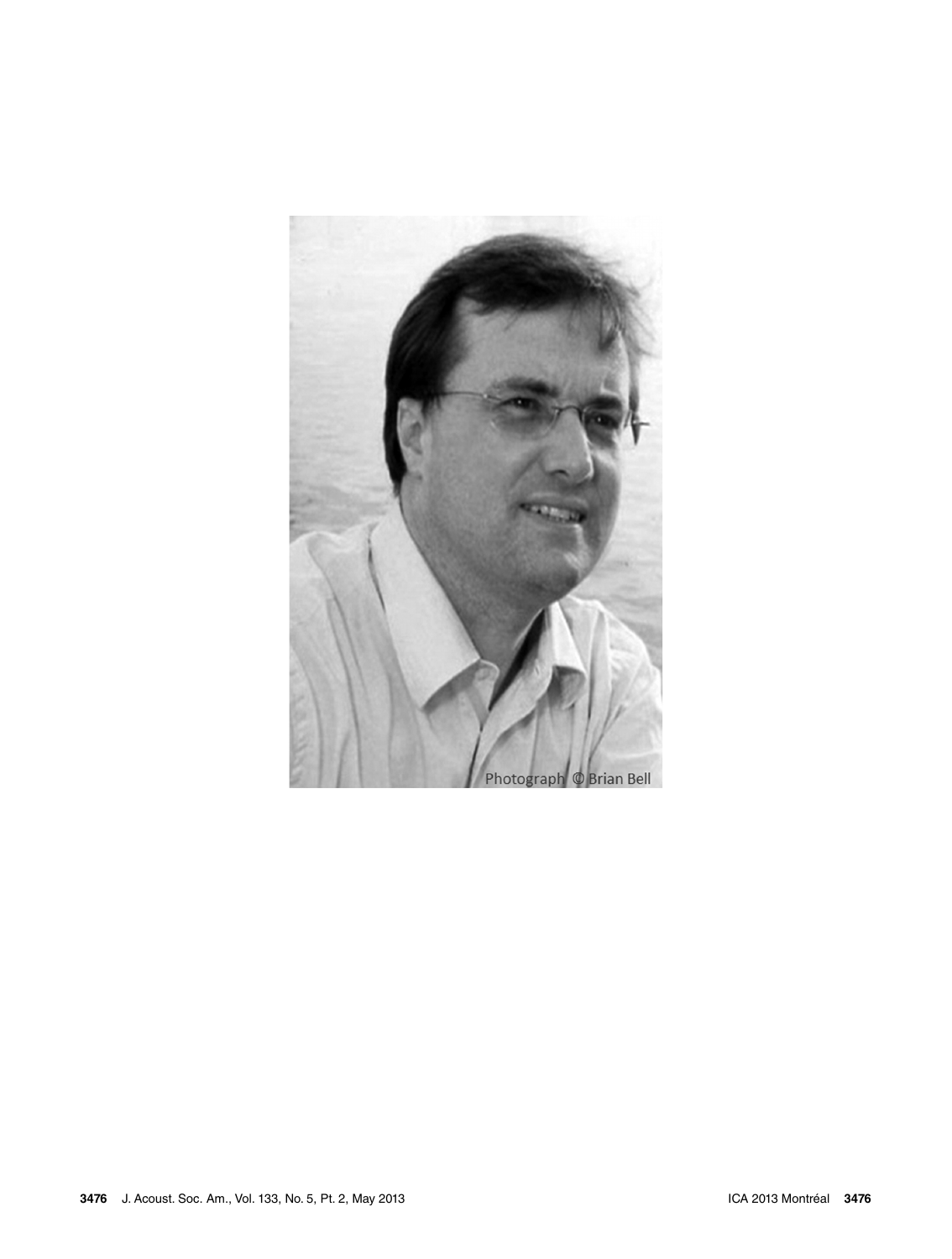#### **CITATION FOR TIMOTHY G. LEIGHTON**

*. . . for contributions to physical acoustics, biomedical ultrasound, sonochemistry, and acoustical oceanography*.

### **5 JUNE 2013 • MONTRÉAL, CANADA**

Tim Leighton grew up in the Lake District in northwest England. A precocious and dedicated student, he earned four "A levels" while enrolled at Heversham Grammar School. He went on to Cambridge University's Magdalene College, where he received a Double First Class Degree in physics and theoretical physics. Double Firsts are rare, and his efforts set the stage for his Ph.D., also at Cambridge, which focused on the study of sonoluminescence using image-intensified cameras. Alan Walton, Tim's thesis advisor, introduced him to Larry Crum who was visiting Cambridge while on sabbatical in 1985. Larry helped guide some of the early stages of Tim's sonoluminescence research. In Tim, Larry saw a ferociously creative researcher who was always a step ahead of both his colleagues and his advisors. Blessed with an agile mind and a wit to match, he was one of those delightfully annoying people who would invariably come up with ideas that left colleagues scratching their heads, wondering why they hadn't thought of them first.

Following graduate school, Tim spent three years as a postdoc at Cavendish Laboratory during which time he worked on an array of interesting problems that explicate his imaginative mind and illustrate his drive. These studies resulted in a series of five papers on the use of sonoluminescence to detect cavitation from clinical ultrasound, four papers on the nonlinear transient response of forced bubbles, and single articles on bubble radiation stress, bubble injection dynamics, and acoustic bubble sizing. Twelve refereed journals articles in five different areas—all from one three-year postdoc; that was Timothy Leighton at work.

In 1992 Tim joined the faculty of the Institute of Sound and Vibration Research (ISVR) of the University of Southampton, where he served as a Lecturer in Underwater Acoustics. He has remained at ISVR and is now Professor of Ultrasonics and Underwater Acoustics, the Head of the Fluid Dynamics and Acoustics Group, and the Associate Dean of Research for the Faculty of Engineering and Environment. Tim lives with his wife Sian and two beautiful children, Rhiannon and Rhys, in a cottage near the northeast boundary of the New Forest, a famed Hampshire nature preserve that was created by William the Conqueror.

Tim has made many contributions to acoustics as a scholar, teacher, and innovator, working principally on the interaction of sound with bubbles. He has published 25 articles in the *Journal of the Acoustical Society of America* and 95 papers in other journals, including five book chapters and two articles in *Acoustics Today*. He is probably best known for his 1994 book, *The Acoustic Bubble*, a quintessential reference book that covers a broad range of issues related to bubble acoustics and acoustic cavitation and has garnered over 1600 citations. Perhaps more importantly, it is likely that many Ph.D. theses written in the last 15 years, related to any topic that involves both bubbles and acoustics, will have included a reference to this work. He has applied his knowledge of bubble acoustics and related physical effects to a wide range of problems in areas as diverse as biomedical ultrasound, sonochemistry, bubble phenomena germane to industry and the environment (such as surf zone acoustics), ultrasonic cleaning, cavitation (more than just detecting bubbles) in mercury, marine mammal sonar, and sound propagation in complex, multiphase media such as bubble clouds and cancellous bone. In addition, Tim has been highly effective at communicating science to the public at large, as demonstrated through numerous radio and television appearances and by the material he posts on his website.

At his relatively young age, Tim has established himself as a leader in UK acoustics and is internationally recognized for his scholarly contributions and his efforts on behalf of the acoustics community worldwide. He has served on administrative and technical committees on behalf of major societies and institutes, has organized or co-organized ten major international meetings on acoustics, serves on the editorial boards of *Ultrasound in Medicine and Biology* and *Archives of Acoustics* and as an Associate Editor for the *Journal of the Acoustical Society of America*.